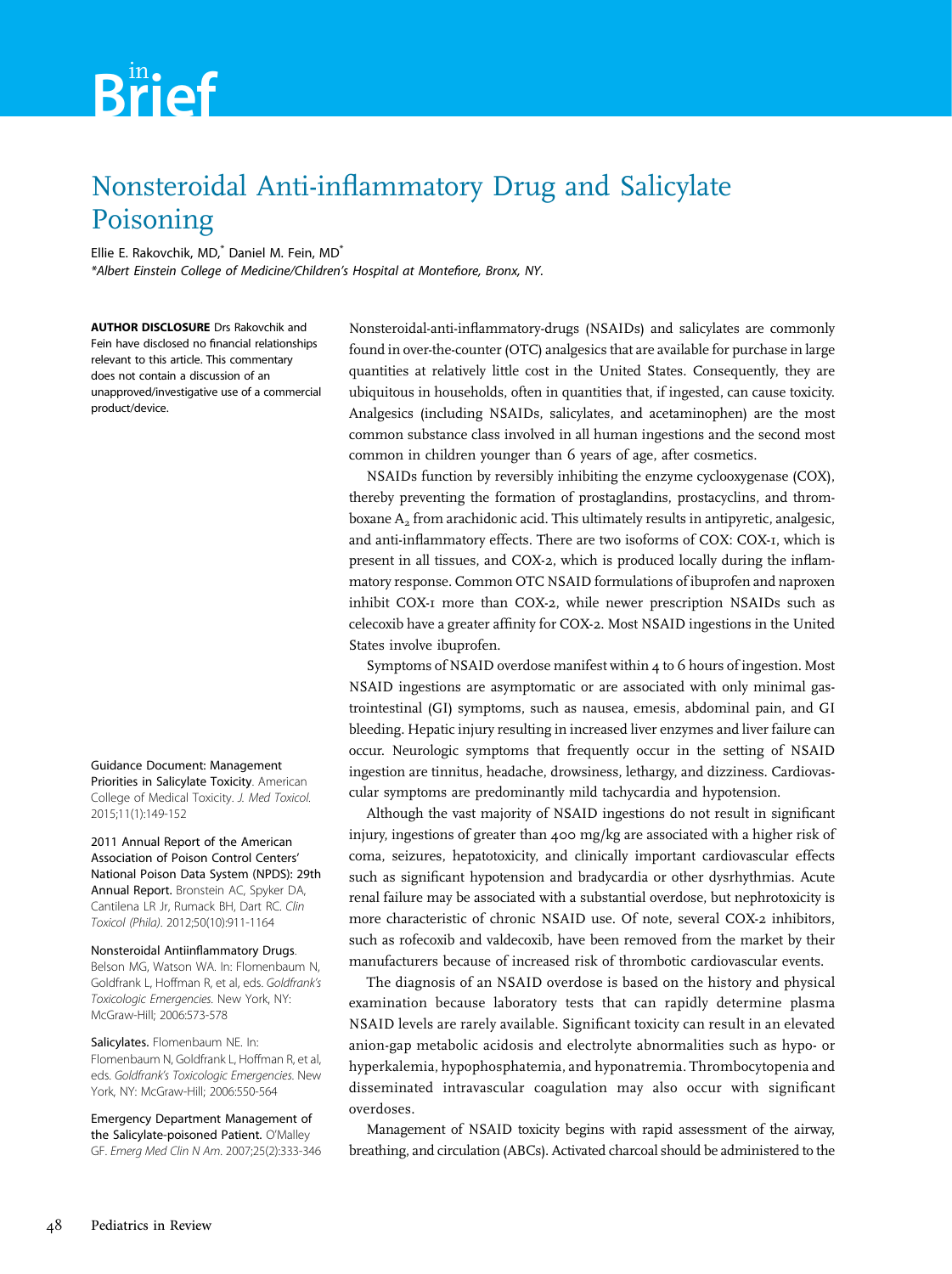patient who has a history of a substantial ingestion if the patient is not at risk for aspiration. Further management is limited to symptomatic and supportive care.

Although salicylates are technically NSAIDs and achieve their therapeutic effect via COX inhibition, salicylism represents a distinct clinical entity with significant morbidity and mortality. Common commercially available oral salicylates are aspirin (acetylsalicylic acid [ASA]) and bismuth subsalicylate. Topical salicylates include salicylic acid (keratolytic skin care products) and methyl salicylate (topical muscular analgesics). Small volumes (as little as 5 mL) of a pure methyl salicylate preparation such as oil of wintergreen may be lethal to a toddler. Salicylates are also found in mixed preparation drugs.

Salicylates are weak acids (pKa: 3.0) that are rapidly absorbed from the stomach. Dermal absorption of salicylates is relatively slow, although enteric absorption of ingested topical salicylates is rapid and can lead to significant morbidity and mortality. The half-life of salicylates in therapeutic doses is 2 to 4 hours but may be as long as 20 hours in an overdose because the rate of elimination is changed from first- to zero-order kinetics.

The classic acid-base disturbance in salicylism is a mixed respiratory alkalosis and metabolic acidosis. Initially, tachypnea and hyperpnea from stimulation of the medullary respiratory center cause alkalosis. Metabolic acidosis, which develops 4 to 6 hours after ingestion (may be delayed as long as 24 hours in adolescents), is the result of multiple factors: uncoupling of oxidative phosphorylation, Krebs cycle enzyme interference, renal impairment, and promotion of ketoacidosis. Younger children tend not to develop marked hyperpnea; they primarily develop an increased anion-gap metabolic acidosis with only a limited respiratory component.

Salicylism presents with a spectrum of disease severity affecting multiple organ systems. Neurologic manifestations range from confusion and agitation to convulsions, cerebral edema, and coma. Tinnitus is one of the most common symptoms of salicylism and may progress to hearing loss. Nausea and vomiting are the most common GI symptoms; hemorrhagic gastritis, pylorospasm, and concretion formation may also occur. Pulmonary complications include hypoxia, pulmonary edema, and acute lung injury. Hyperthermia and diaphoresis frequently occur and may be mistaken as originating from an infection when, in fact, they result from the uncoupling of oxidative phosphorylation. Dehydration can follow vomiting, diaphoresis, increased insensible losses with tachypnea, and an osmotic diuresis. The resultant prerenal azotemia and nephrotoxicity lead to decreased elimination of salicylates and increased accumulation of organic and inorganic acids. Although not the effect of an overdose, Reye syndrome may occur with ASA use in the setting of a viral syndrome (classically varicella) and manifests with GI symptoms, fatty liver with hepatitis, and altered mental status.

Among the common electrolyte derangements in salicylism are hypoglycemia from impaired hepatic ability to regulate glucose metabolism and hypokalemia from potassium losses in the urine and intracellular shifts with the initial alkalosis. Rhabdomyolysis, leukocytosis, and coagulopathy may occur.

Ingestions of less than 150 mg/kg are typically asymptomatic, those of 150 to 300 mg/kg produce mild-to-moderate symptoms, those of more than 300 mg/kg lead to severe symptoms, and ingestions of more than 500 mg/kg may be lethal. Management of salicylism commences with evaluation of the ABCs, keeping in mind that if intubation is indicated, it must be accompanied with relative hyperventilation to prevent worsening acidosis. GI decontamination is performed with at least one dose (and potentially multiple doses) of activated charcoal. Whole bowel irrigation should be considered in large overdoses or if sustained-release products were ingested. Laboratory examination includes arterial blood gas, serum electrolytes (including a blood capillary glucose), salicylate level, and urinalysis. An acetaminophen value should also be obtained because this is a common co-ingestant.

Fluid resuscitation with isotonic fluids and correction of hypoglycemia with intravenous dextrose is crucial. Urinary alkalization with sodium bicarbonate added to intravenous fluids results in inhibited salicylate reabsorption from the kidneys and increased excretion. Maintaining a serum pH between 7.45 and 7.55 and a urine pH of 7.5 to 8.0 traps salicylates in these respective compartments, enhancing renal elimination and preventing central nervous system distribution. Potassium replenishment is vital to alkalinizing the urine. Hemodialysis is indicated for manifestations of end-organ damage (renal failure, persistent neurologic dysfunction), profound acidemia or electrolyte disturbance, or a serum salicylate concentration greater than 100 mg/dL.

COMMENT: In a note the day after he submitted this manuscript, Dr Fein reported that ironically he had just